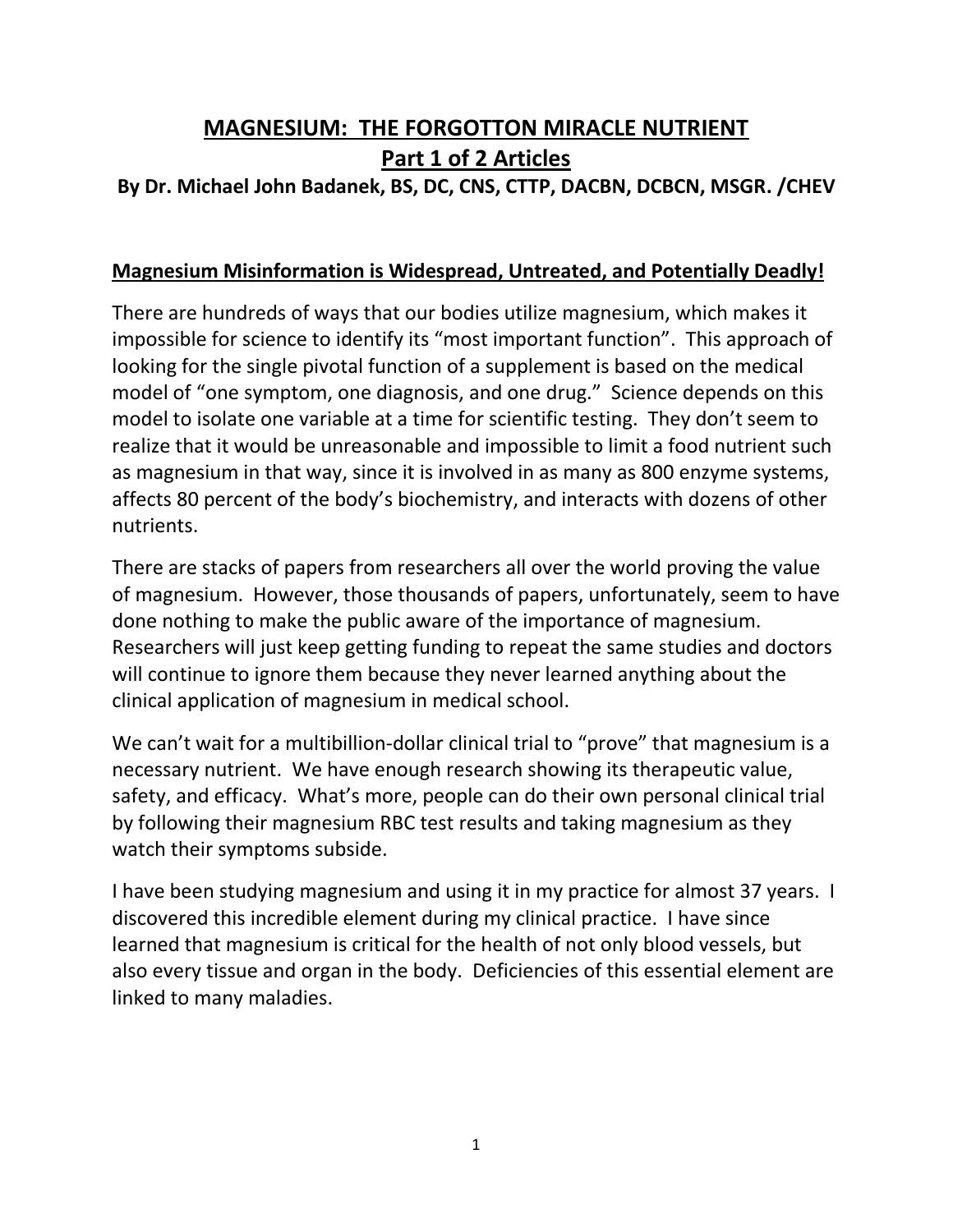These include:

- Heart disease
- Strokes
- Atherosclerosis
- Abnormal kidney function
- Muscle weakness
- Diabetes
- Insulin resistance
- Metabolic syndrome
- Inflammation
- **•** Excitotoxicity
- Neurodegenerative diseases
- Impaired lung function
- Cancer
- Immune system disorders

Magnesium has also been shown to be a major weapon against depression and even suicide.

## **Doctors Misread Magnesium Levels**

Unfortunately, most doctors know very little about magnesium, and they rarely order tests to determine if a patient is magnesium deficient. And even on the rare occasions when they do think to test magnesium levels, they usually test blood levels—which is a poor measure of body content. Why?

Because 99 percent of the magnesium in our bodies is located within the cells, only 1 percent is in the blood. Doctors who order a blood test and then tell their patients they have normal magnesium levels are not looking in the right place.

Several studies have shown that a person can be severely depleted of tissue and organ magnesium yet have perfectly normal blood levels.

## **Key to Stopping Inflammation**

After years of study, it is obvious to me that, in many instances, the damage done by a disease process comes not from outside the body, but rather from inside. In fact, the mechanisms activated by the body to protect itself in the short term can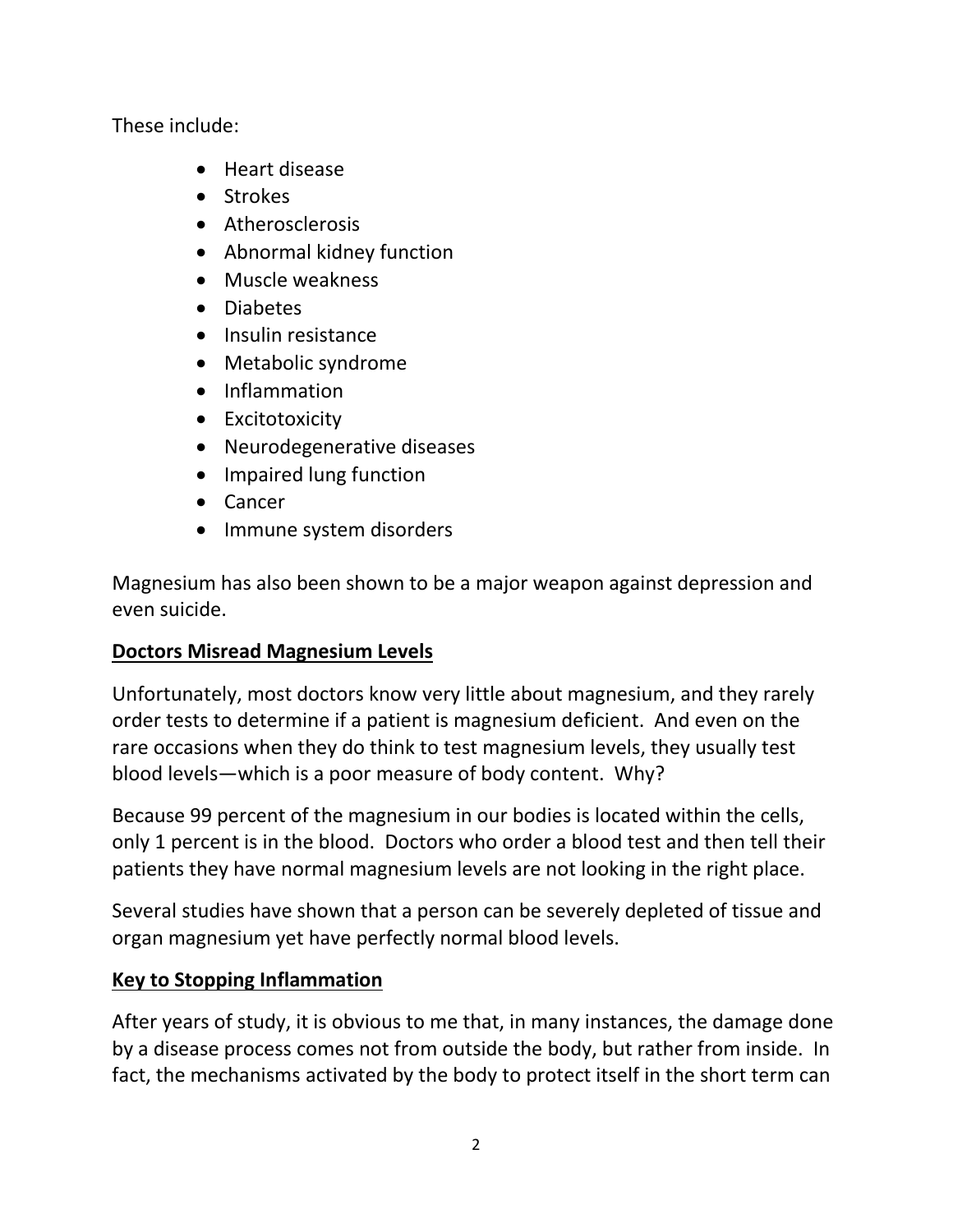– if activated persistently – result in considerable damage to tissues and organs in the long term.

A perfect example of this process is viral diseases. In most cases of persistent viral diseases such as herpes viruses and human papillomavirus (HVP), it is not the virus itself that destroys tissues and organs. Instead, it is the body's reaction to the viruses.

When viruses invade the body, the immune system is activated. It releases massive amounts of free radicals and lipid peroxidation products in an attempt to kill the virus. If the virus is not killed rapidly, thus allowing the immune system to return to normal, these oxidation products begin to destroy the body's surrounding tissues.

The same process occurs with exposure to any of the following:

- Industrial pollutants
- **Toxic metals (mercury, aluminum, cadmium, and lead)**
- **Pesticides and herbicides**
- $\blacksquare$  Excess iron
- High levels of excitotoxins
- **Calculated fats**

This is why normal cholesterol is harmless but oxidized cholesterol is so deadly. When cholesterol (or any other fat) is oxidized, it triggers chronic immune activation.

A subsequent release of storms of free radicals and lipid peroxidation products results in atherosclerosis (hardening of the arteries). This doesn't occur overnight: it takes decades – even a lifetime.

The same is true for cancer. The reason cancer takes so long to develop is that, in most cases, it results from chronic inflammation. Over many years, released free radicals damage the DNA, which results in activating cancer genes and cancerpromoting cell signaling processes.

Studies have shown that in the vast majority of cancers, a smoldering chronic inflammation existed for as long as 17 years before the cancer developed. For instance, HPV does not cause cervical cancer, as many people think. Rather, it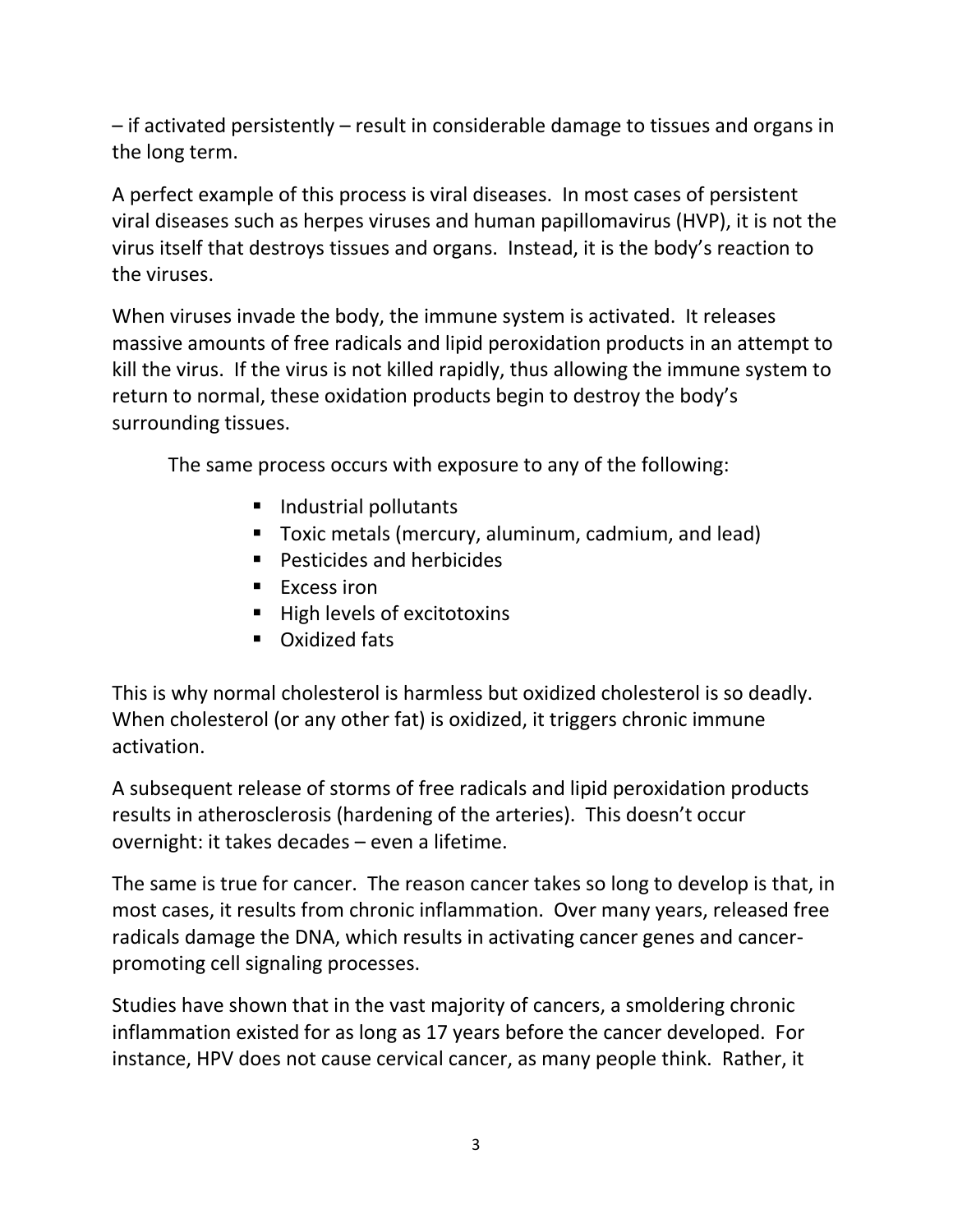causes chronic cervical inflammation which eventually leads to cancer in a small percentage of women.

This explains why studies show that a number of nutrient supplements can drastically reduce cervical cancer even without curing the virus—because the supplements are all anti-inflammatory substances. We see the same thing with breast cancers and prostate cancers.

So how does magnesium play into all this? Magnesium has been shown to be a very powerful anti-inflammatory element, as well as an antioxidant.

Recent studies have shown that magnesium stops inflammation by inhibiting calcium-triggered inflammation pathways in cells. In one experiment, researchers used a substance known to induce severe inflammation (lipopolysaccharide) and found that if animals were given magnesium prior to exposure to the inflammatory chemical, the inflammation was drastically reduced.

Other studies have shown that calcium itself is a major trigger for inflammation, which should cause concern for everyone – especially women--who have been told to take large amounts of calcium supplements and drink milk to avoid osteoporosis. Magnesium counteracts this negative effect of calcium, which means that if you take calcium supplements, you should take magnesium as well. Animal studies have also shown that as magnesium deficiency gets worse, the release of proinflammatory chemicals (called cytokines) increases dramatically.

So, as your body becomes more inflamed with age, your risk increases for developing inflammation-related diseases such as hypertension, heart disease, cancer, neurodegeneration, and strokes. Unfortunately, magnesium deficiency is very common, especially in those who eat a Western diet in red meats, fats, and sugars, and low in fresh fruits and vegetables.

It is also known that carbonated sodas deplete the body's magnesium. Americans, both young and old, gulp down these dangerous sodas at a frantic pace.

As much as 75 percent of Americans eat diets deficient in magnesium, and twothirds of these people are significantly deficient on proper laboratory testing.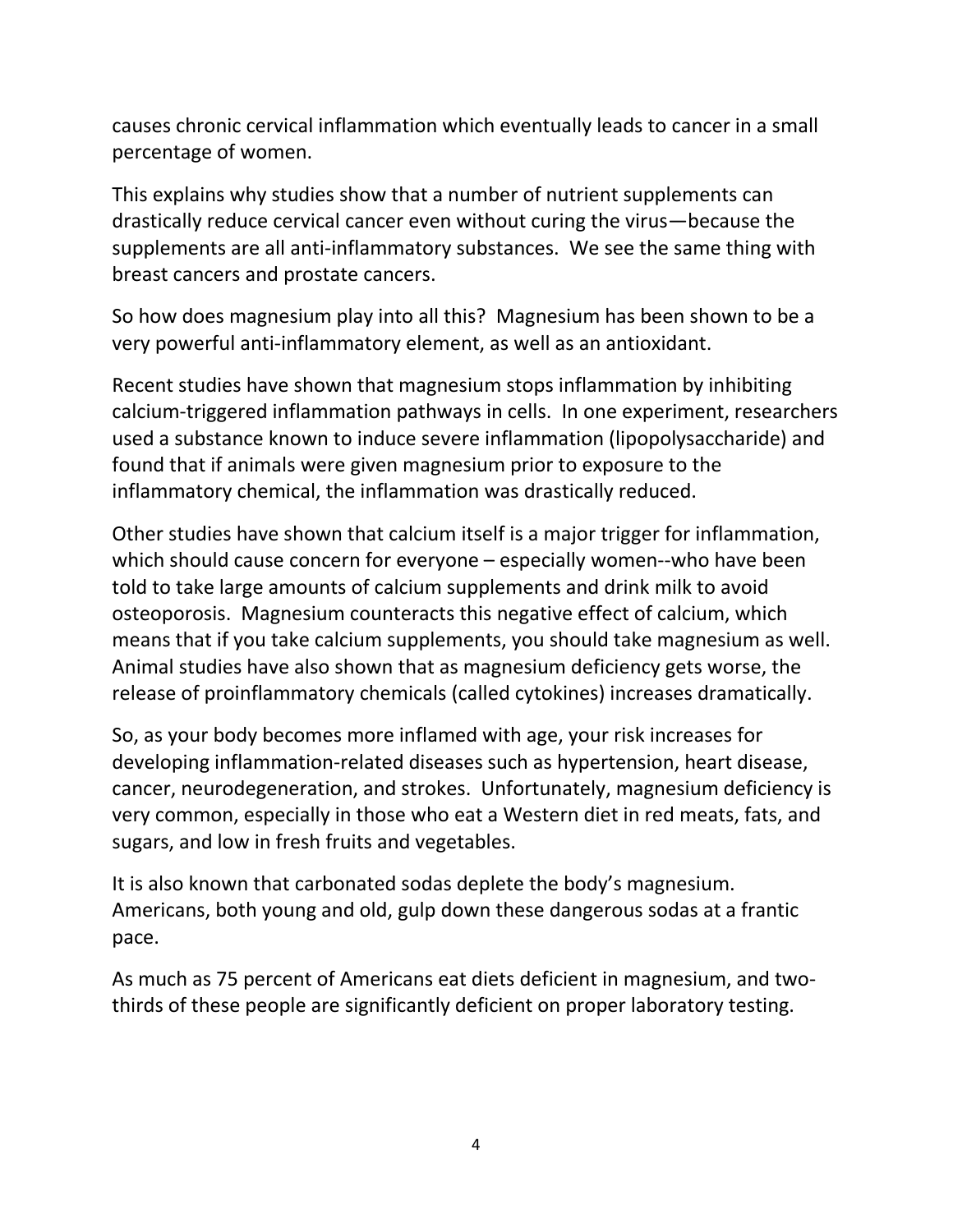#### **Low Magnesium and Heart Disease**

Magnesium plays a major role in protecting all of the blood vessel in the body, especially the heart. A growing number of studies show that magnesium plays an important part in preventing heart failure, heart attacks, abnormal heart rhythms, and heart muscle degeneration. As a matter of fact, the number one storage area ini the body of magnesium is the heart!

Studies have shown that low magnesium intake, especially if extended over a long period, can cause significant damage to the heart and can eventually result in complete failure. Convincing evidence suggest this is because low magnesium triggers progressive inflammation of the heart, and even the infiltration of inflammatory white blood cells into the heart muscle.

Low magnesium also causes an elevation in a number of inflammatory, cellsignaling molecules called cytokines, such as interleukin-6 (IL-6) and TNF-alpha. Both of those substances are associated with a poor prognosis in cases of heart attack and congestive heart failure.

Studies have also shown that levels of another inflammatory substance, called P, rise in the heart muscle and blood with low magnesium, and that substance P stimulated histamine release, which worsens inflammation. In animal models of magnesium deficiency, as the deficiency worsens the animals develop progressive heart damage (cardiac lesions). This is accompanied by a rise in inflammatory cytokine levels both in the heart and within the endothelium the lining of blood vessels).

High levels of substance P are common in human heart disease.

Yet another important study demonstrated that substance P came from the spinal cord ganglion (a bundle of nerve cells) supplying nerves to the heart, and glutamate (an excitatory neurotransmitter) caused it to be released. Once substance P entered the heart muscle and blood, it triggered intense inflammation in the heart and caused a depletion of essential glutathione—one of the cell's most important antioxidant systems.

The study also found that after magnesium had been at low levels for two weeks, one inflammatory marker (PGE2) rose 300 percent higher than normal. Either blocking the glutamate receptors or raising magnesium levels quickly lowered the PGE2 to normal levels.